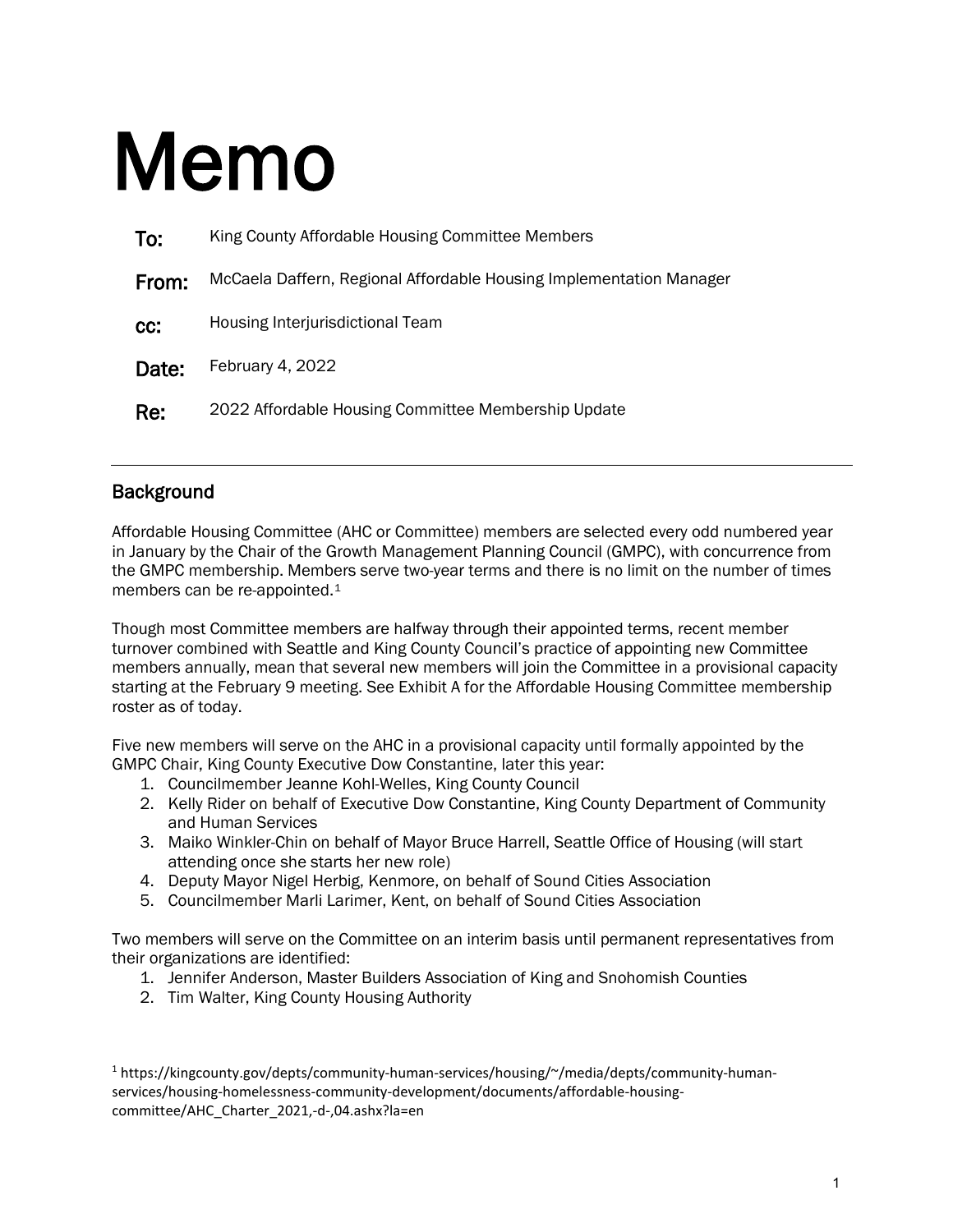The seat held by Niki Krimmel-Morrison with the Northwest Justice Project is vacant.

Four new alternates were appointed by Sound Cities Association. These alternates are not subject to appointment by the GMPC Chair:

- 1. Councilmember Amy Falcone, Kirkland, on behalf of Sound Cities Association
- 2. Deputy Mayor Dana Parnello, Maple Valley, on behalf of Sound Cities Association
- 3. Councilmember Chris Stearns, Auburn, on behalf of Sound Cities Association
- 4. Council President Lindsey Walsh, Issaquah, on behalf of Sound Cities Association

Staff thank former members for their many hours of service and extend a warm welcome to the members.

#### Next Steps

| Date      | <b>Actions</b>                                                                                                  |
|-----------|-----------------------------------------------------------------------------------------------------------------|
| Feb. 2022 | King County staff invite new members to serve on the AHC in a provisional capacity<br>until formally appointed. |
| Mar. 2022 | The AHC Chair briefs the GMPC on AHC membership recommendations.                                                |
|           |                                                                                                                 |

Apr. 2021 GMPC Chair appoints new members.